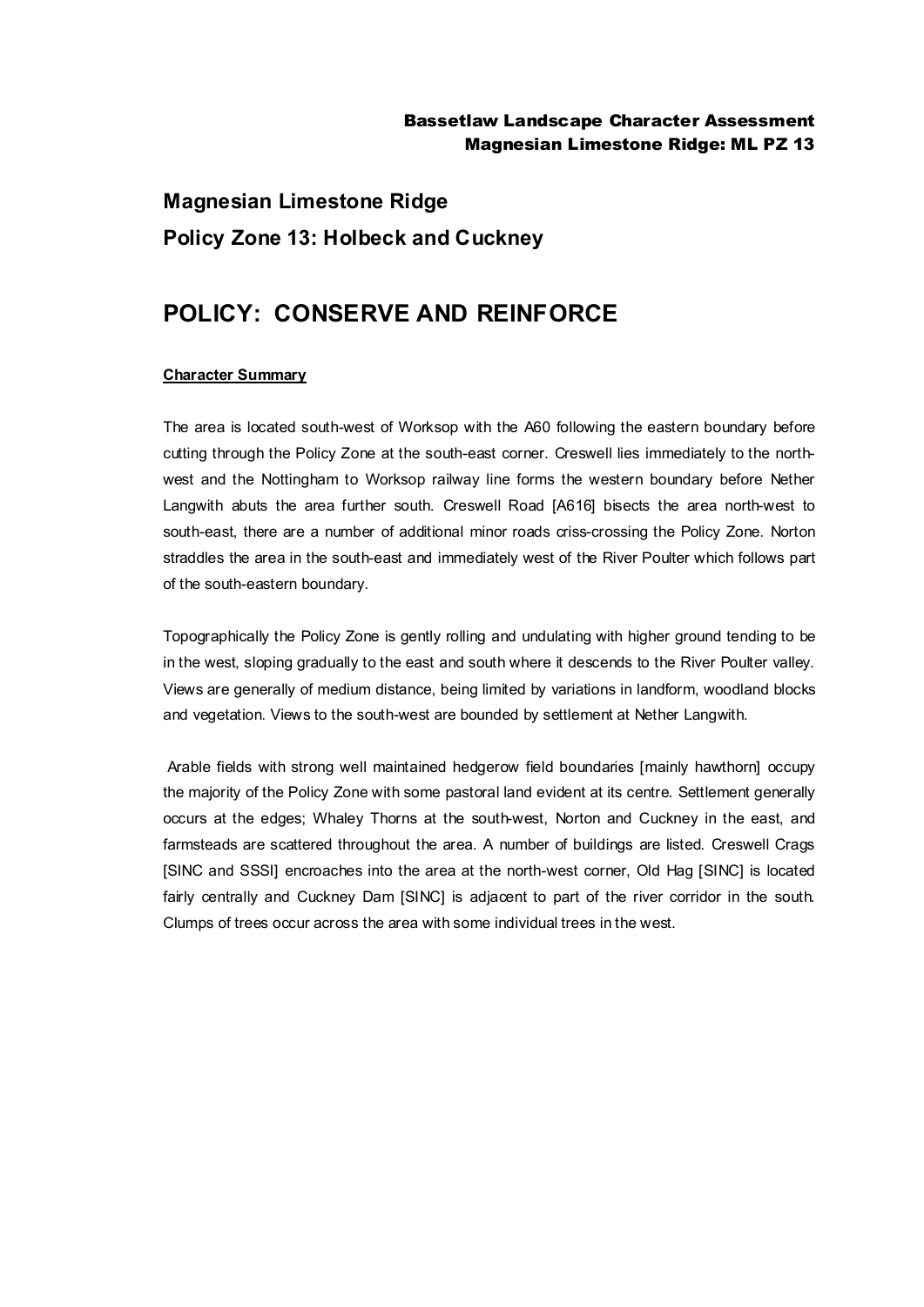#### **Magnesian Limestone Ridge – Policy Zone 13: Holbeck and Cuckney**

| <b>PHOTOGRAPH</b>                                                                                                                                                                                                                                                                                                                                                                                                                                                                                                                                    | <b>CONTEXT</b>                                                        |                                         |                                           |                              |  |
|------------------------------------------------------------------------------------------------------------------------------------------------------------------------------------------------------------------------------------------------------------------------------------------------------------------------------------------------------------------------------------------------------------------------------------------------------------------------------------------------------------------------------------------------------|-----------------------------------------------------------------------|-----------------------------------------|-------------------------------------------|------------------------------|--|
|                                                                                                                                                                                                                                                                                                                                                                                                                                                                                                                                                      | Policy Zone: ML PZ 13<br>Land Cover Parcel[s]: ML22, ML23, ML24, ML25 |                                         |                                           |                              |  |
|                                                                                                                                                                                                                                                                                                                                                                                                                                                                                                                                                      |                                                                       |                                         |                                           |                              |  |
|                                                                                                                                                                                                                                                                                                                                                                                                                                                                                                                                                      | Condition                                                             |                                         |                                           |                              |  |
|                                                                                                                                                                                                                                                                                                                                                                                                                                                                                                                                                      | Good                                                                  | <b>REINFORCE</b>                        | <b>CONSERVE &amp;</b><br><b>REINFORCE</b> | CONSERVE                     |  |
|                                                                                                                                                                                                                                                                                                                                                                                                                                                                                                                                                      | Moderate                                                              | <b>CREATE &amp;</b><br><b>REINFORCE</b> | CONSERVE &<br>CREATE                      | CONSERVE &<br><b>RESTORE</b> |  |
|                                                                                                                                                                                                                                                                                                                                                                                                                                                                                                                                                      | Poor                                                                  | CREATE                                  | <b>RESTORE &amp;</b><br>CREATE            | <b>RESTORE</b>               |  |
|                                                                                                                                                                                                                                                                                                                                                                                                                                                                                                                                                      |                                                                       |                                         |                                           |                              |  |
| <b>CHARACTERISTIC FEATURES</b>                                                                                                                                                                                                                                                                                                                                                                                                                                                                                                                       |                                                                       |                                         |                                           |                              |  |
| Expansive agricultural landscape with straight field boundaries.<br>$\bullet$                                                                                                                                                                                                                                                                                                                                                                                                                                                                        |                                                                       | Low                                     | Moderate                                  | High                         |  |
| Sparse built development, stone buildings/red brick farmsteads and farmhouses/modern<br>$\bullet$                                                                                                                                                                                                                                                                                                                                                                                                                                                    |                                                                       |                                         | Sensitivity                               |                              |  |
| agricultural buildings.<br>Creswell Crags [SINC and SSSI].                                                                                                                                                                                                                                                                                                                                                                                                                                                                                           |                                                                       |                                         |                                           |                              |  |
| Low tree cover of coniferous plantation, deciduous woodland and few individual field trees.<br>$\bullet$                                                                                                                                                                                                                                                                                                                                                                                                                                             |                                                                       |                                         |                                           |                              |  |
| <b>LANDSCAPE ANALYSIS</b>                                                                                                                                                                                                                                                                                                                                                                                                                                                                                                                            | <b>SUMMARY OF ANALYSIS</b>                                            |                                         |                                           |                              |  |
| <b>Condition</b>                                                                                                                                                                                                                                                                                                                                                                                                                                                                                                                                     | <b>Condition</b>                                                      |                                         |                                           | Good                         |  |
| The landscape condition is good. There is a coherent pattern of elements with few detracting<br>features, including major roads; A60, A616, A632 and a water treatment facility. Overall this                                                                                                                                                                                                                                                                                                                                                        |                                                                       | Pattern of Elements:                    |                                           |                              |  |
| equates to a visually unified area.                                                                                                                                                                                                                                                                                                                                                                                                                                                                                                                  | Detracting Features:                                                  |                                         | Few                                       |                              |  |
| The overall historic structure of the landscape largely remains, however the field pattem has been<br>rationalised significantly through changing farming practice. This has led to a more expansive<br>landscape with some degradation through the loss of field boundaries. Existing field boundaries are<br>mostly straight and bounded by well maintained hedgerows or in some cases post and wire fencing.<br>There is little built development within the Policy Zone, what there is consists mainly of stone                                  | Visual Unity:                                                         |                                         | Unified                                   |                              |  |
|                                                                                                                                                                                                                                                                                                                                                                                                                                                                                                                                                      | Ecological Integrity:                                                 |                                         | Weak                                      |                              |  |
|                                                                                                                                                                                                                                                                                                                                                                                                                                                                                                                                                      |                                                                       |                                         |                                           |                              |  |
| buildings, brick houses/farmhouses and farmsteads, some with modern agricultural units though<br>these are less evident near to Holbeck. More recent non-vernacular properties are apparent at<br>Cuckney [west] and at Norton [south]. A water treatment facility in the south-west is effectively<br>screened by vegetation and landform. The overall cultural integrity is good.                                                                                                                                                                  |                                                                       | Cultural Integrity:                     |                                           | Good                         |  |
|                                                                                                                                                                                                                                                                                                                                                                                                                                                                                                                                                      |                                                                       | Functional Integrity:                   |                                           | Coherent                     |  |
| There are two SINCs [the Old Hag and Cuckney Dam] within the area and Creswell Crags which is<br>a designated SINC and SSSI. Tree cover is low and comprises clumps of semi-mature to mature<br>coniferous plantation and deciduous woodland with odd individual field trees. Some young<br>plantation is also evident. The ecological integrity is described as weak which overall gives a<br>coherent habitat for wildlife/functional integrity. A visually unified area with a coherent functional<br>integrity gives a good landscape condition. |                                                                       |                                         |                                           |                              |  |
| Sensitivity                                                                                                                                                                                                                                                                                                                                                                                                                                                                                                                                          | <b>Sensitivity</b>                                                    |                                         |                                           | <b>Moderate</b>              |  |
| Features which give the area local distinctiveness are <b>characteristic</b> of the Magnesian Limestone<br>region and the continuity/time depth is <b>historic</b> [post 1600] giving a <b>moderate</b> sense of place.                                                                                                                                                                                                                                                                                                                              | Distinctiveness:                                                      |                                         | Characteristic                            |                              |  |
| Athough the landscape is open and quite large scale, the undulating topography and tree cover<br>afford it moderate visibility only. The landform apparent landform. A moderate sense of place<br>combined with moderate visibility results in moderate landscape sensitivity overall.                                                                                                                                                                                                                                                               | Continuity:                                                           |                                         | Historic                                  |                              |  |
|                                                                                                                                                                                                                                                                                                                                                                                                                                                                                                                                                      | Sense of Place:                                                       |                                         | Moderate                                  |                              |  |
|                                                                                                                                                                                                                                                                                                                                                                                                                                                                                                                                                      | Landform:                                                             |                                         | Apparent                                  |                              |  |
|                                                                                                                                                                                                                                                                                                                                                                                                                                                                                                                                                      | <b>Extent of Tree Cover</b>                                           |                                         | Intermittent                              |                              |  |
|                                                                                                                                                                                                                                                                                                                                                                                                                                                                                                                                                      | Visibility:                                                           |                                         | Moderate                                  |                              |  |
| <b>LANDSCAPE ACTIONS</b>                                                                                                                                                                                                                                                                                                                                                                                                                                                                                                                             |                                                                       |                                         |                                           |                              |  |
| <b>Conserve and Reinforce</b><br>andecens Festures                                                                                                                                                                                                                                                                                                                                                                                                                                                                                                   |                                                                       |                                         |                                           |                              |  |

- *Landscape Features*
- · **Conserve** hedgerows and **reinforce** where they have become gappy and are in poor condition, particularly along roadsides. Seek opportunities to restore the historic field pattern/boundaries where these have been lost and introduce more hedgerow trees where appropriate.
- · **Conserve** and **reinforce** the ecological diversity of the designated SINCs and enhance where appropriate.
- · Seek opportunities to restore arable land to pasture.
- · Enhance visual unity through further appropriate tree and woodland planting.

- *Built Features* · **Conserve** and **reinforce** the sparsely settled and rural character of the landscape by concentrating new small scale development around existing settlements to the east of the Policy Zone.
- · **Conserve** and **reinforce** existing shelter belts, create new woodland to contain and soften built development, preferably in advance of new development.
- · **Conserve** and **reinforce** the historic field pattern by containing new development within historic enclosed boundaries, restoring and reinforcing hedgerow boundaries where necessary and replacing post and wire fencing with new hedgerows.
- · **Conserve** and **reinforce** the local stone/red brick built vernacular in new development.
- Sensitive design and siting of new agricultural buildings.